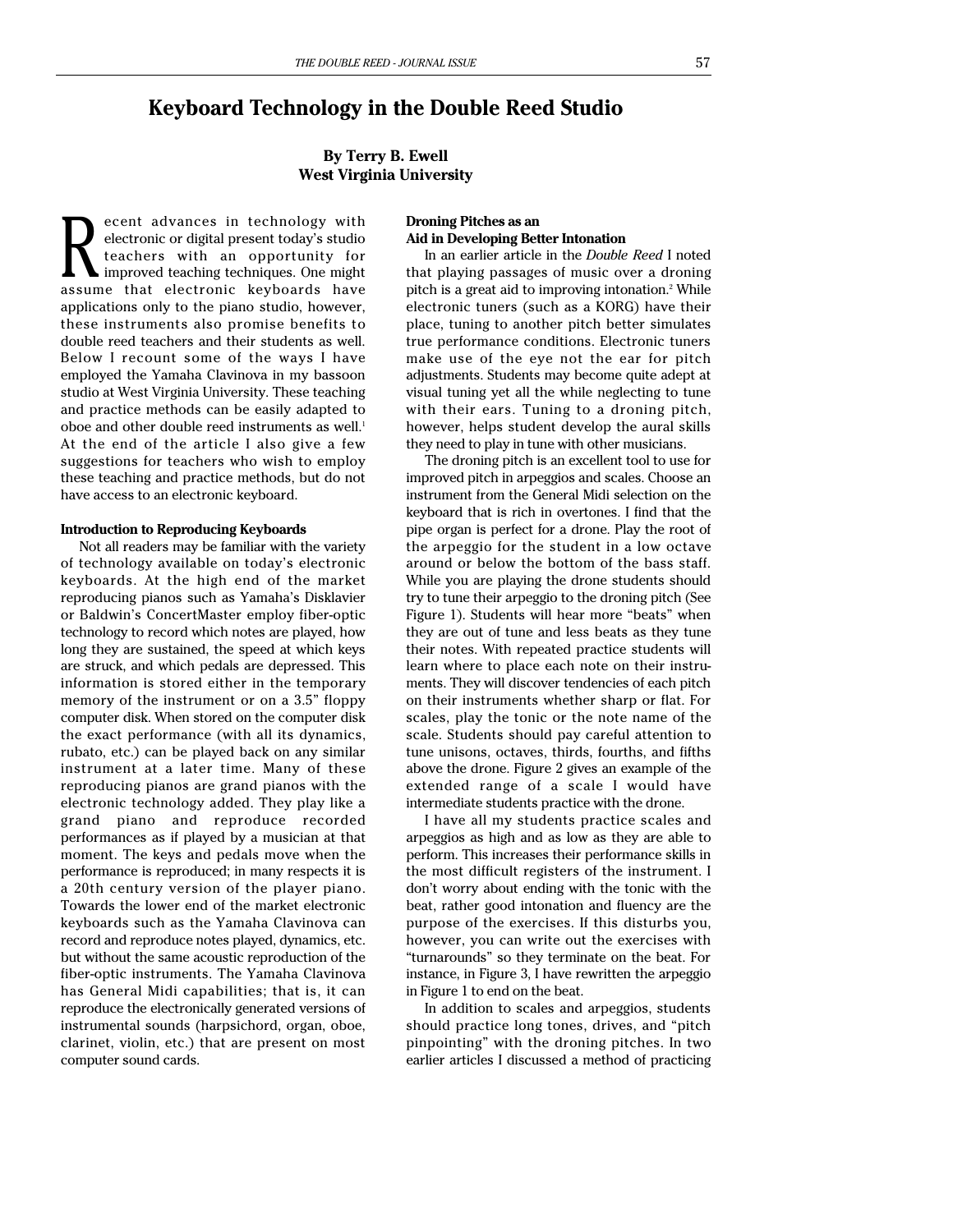long tones and drives according to principles set forth by Marcel Tabuteau.<sup>3</sup> I will not repeat that material here, but rather I direct the reader to the articles contained in the endnotes. "Pitch targeting" is an important skill that all performing musicians utilize. By pitch targeting I don't mean the pitch adjustments that occur after the note has been sounded, rather, I am using the term to indicate the accurate start of the pitch at the moment it sounds. The exercise might include piano and staccato notes selected from a tonic arpeggio above the drone and played with a metronome (Figure 4). The purpose of the exercise is to correctly place the start of each note above the drone in proper timing and pitch. Since double reed performers struggle with low register pianissimo articulation, the exercise may also focus on the low register (Figures 5 and 6). You should also practice articulation precision with varied dynamics and note lengths (Figures 7 and 8).

There are many creative ways you can employ the drones to practice better intonation. Figure 9 contains a passage from the Weissenborn Study No.15 (numbered 10 in the Universal edition) of the *50 Advanced Studies*. A drone on "A" works well in the opening on the study. Then switch to a drone on "D" for the beginning of the Andante. Other drone pitches can be chosen throughout the study. Often it is easiest for the teacher to play the drones on the keyboard instrument and change them at the appropriate place. In many instances you can avoid switching drones too often by setting the drone to the dominant scale degree instead of the tonic. For instance, the opening to Weber's *Andante and Hungarian Rondo* for bassoon works well with a drone on "G." The oboe and bassoon solos in the second movement of Tchaikovsky's Fourth Symphony can be effectively practiced with a drone on "F" (Figure 10—oboe solo).

### **Drones, Scales, and Accompaniments on Disk**

Naturally students will more rapidly improve their intonation if they repeatedly practice their pitch outside the lesson. One of the great features of the reproducing keyboards is their ability to record midi files on a computer disk. These midi files can be sounded either from a Clavinova or similar instrument or they can also play on an IBM compatible computer equipped with a sound card and speakers. I have recorded for my students twenty-four drones—one for each scale degree over two octaves—that last about 1 minute each. Over these drones they can repeatedly practice their arpeggios, scales, and selected passages of music.

The lowest pitched drones (Bb0-B1) are most suitable for working on low register bassoon intonation or intonation on the lower registers of the contrabassoon. The higher pitched drones start on Bb1 (low Bb on bassoon) and progress chromatically upward. These higher drones are effective for most of the intonation work on the bassoon and will work best for English horn and oboe as well. In addition to the drones I have also recorded another 112 midi files with scales and arpeggios at different tempos. All of my bassoon students at West Virginia University make use of the midi files weekly during practice sessions and in lessons. These files are available free of charge on the IDRS internet site for anyone who wishes to download them. An introductory page describing the content and names of the midi files can be accessed at ftp://www.idrs.org/idrs1/pub/mid/readme.html. The directories containing the midi files are at ftp://www.idrs.org/idrs1/pub/midi/.

I require each student to bring computer disks to the lesson. On the computer disks I record the drone pitches, the scale studies, and the accompaniments to solo works they are currently working on. At West Virginia University, and I suspect other schools as well, students have limited access to keyboard accompanists. Ready access to an accompanist is especially helpful for young students who have little ensemble or performance experience and who are often unfamiliar with their repertoire. Although the "accompanist on a disk" is never a replacement for a live pianist, it does afford all students especially the younger ones—the opportunity to learn how their solo part fits in with the accompaniment. Students can practice with the disk accompanist as often as they would like, without additional accompanist fees with a Clavinova or with their IBM compatible computer. Accompaniments to a few bassoon solo works are available on the IDRS internet site, which will play on both the IBM and Mac computer platforms. In the future we hope that IDRS members will post other midi accompaniments on the site for use by all double reed performers.

Intonation with the piano quite dramatically differs from intonation with instruments that are able to adjust their pitch. Practicing with the droning pitches afford students the opportunity to practice "pure" intervals, that is, adjusting each note to minimize "beats." This type of pure intonation is needed for performances with wind quintets, orchestras, etc. Practicing with piano accompaniment to scales, arpeggios, and solo works acquaints the students with equal temperament. On the whole performances with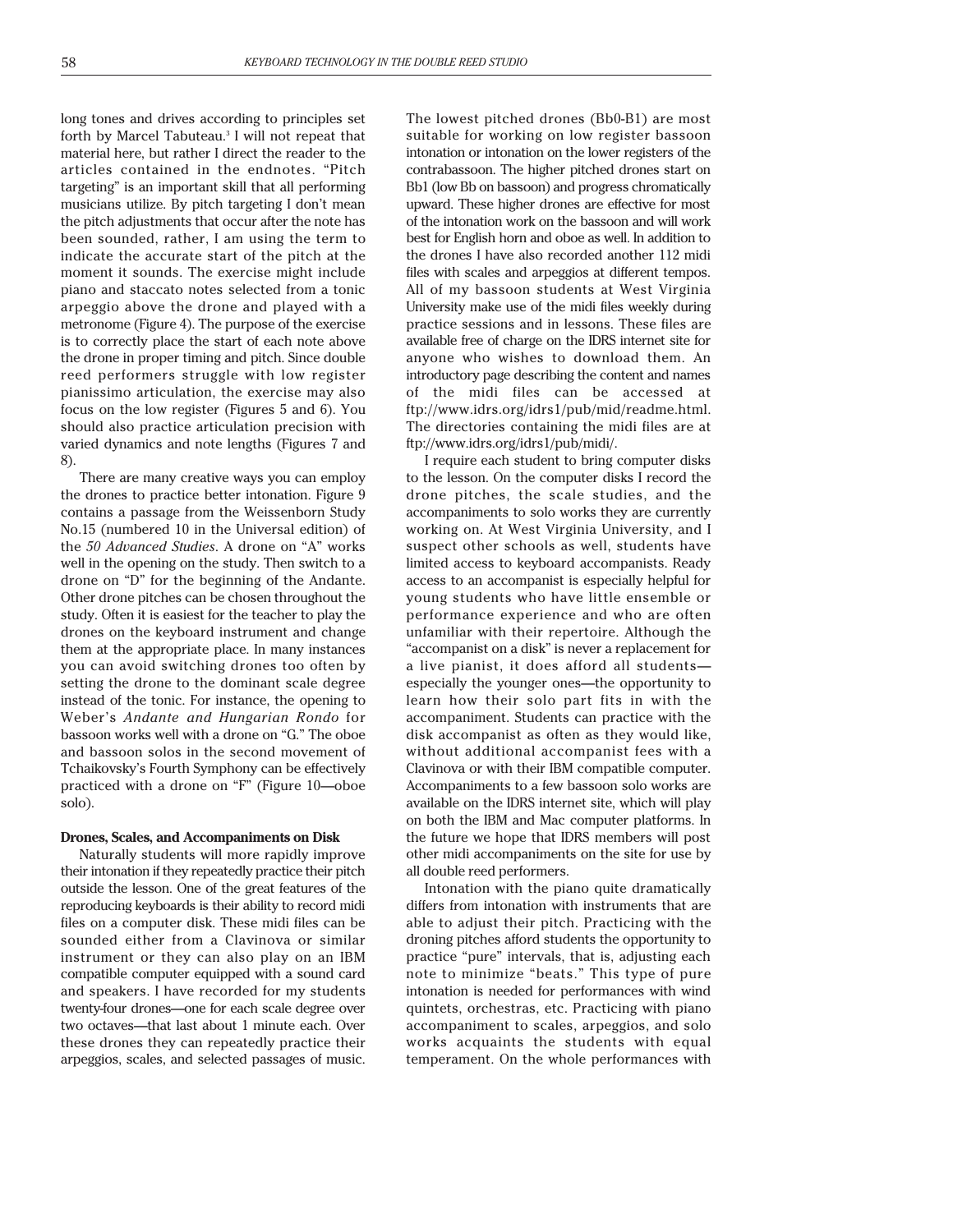keyboard instruments demand that the double reed performer conform to the tempered scale. Students must effectively master both types of tuning—pure and equal temperament—if they wish to excel in performance.

# **A Few Practice Ideas for Those without a Reproducing Keyboard**

There are many ways you can effectively employ the ideas in this article even if you do not have access to a Clavinova or similar keyboard instrument. If you have access to an organ especially one with foot pedals—you can make use of all of the drone exercises discussed. In fact you even have an advantage here because you can "accompany" yourself by playing the drones with the pedals and changing the drone pitches whenever you desire. A tape recorder with a good speaker system can also be used to reproduce drones, scales, arpeggios, and of course accompaniments. I suggest you purchase a tape recorder with a tape counter, however, to minimize frustrations with finding the drones or

**FIGURE 1. An Arpeggio Exercise over Drone.**

scales on the tape. You may wish to write down the counter number of each item on your tape for easy access. Last of all, don't forget that playing the drones over a computer's speakers is an excellent way to practice. With multimedia computers becoming common place, more and more students and professional musicians will be able to make use of midi files for their practice sessions.

Today's double reed teachers should seek to bring the most effective means of teaching and practicing to their students. Improvements in the technology of reproducing keyboard instruments afford the studio teacher new ways to help their students develop good intonation skills. Much as the metronome provided a revolutionary way for musicians to practice their rhythmic and tempo setting skills, the Clavinova and other digital keyboard instruments provide new avenues for students and professionals to practice their tuning skills. Though the craft of double reed performance is centuries old, we can yet improve our performance skills with this new technology.



**FIGURE 2. A Scale Exercise over Drone.**



**FIGURE 3. An Arpeggio Exercise with Turnaround.**

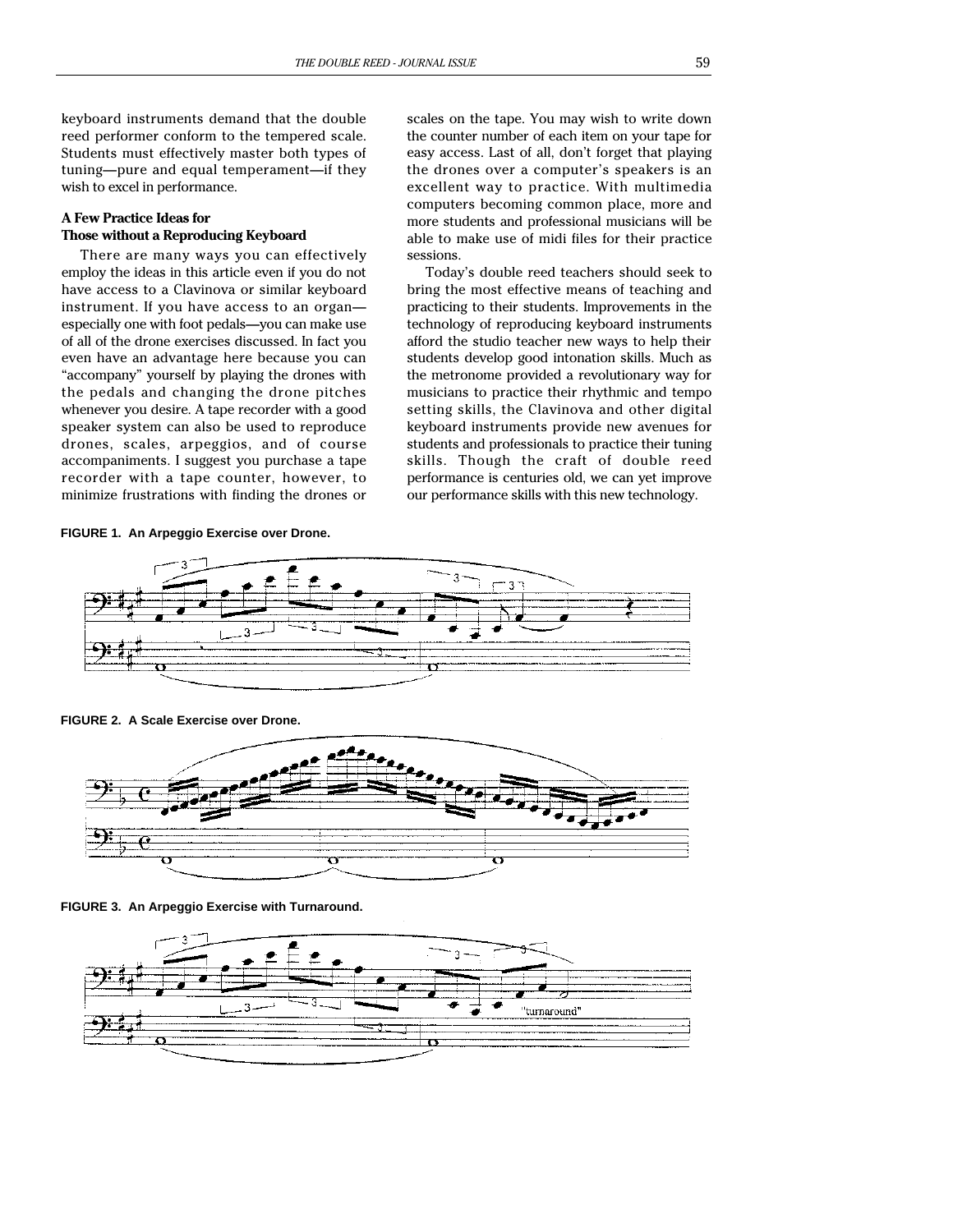

**FIGURE 5. Low Register Study for Bassoon with Drone.**



**FIGURE 4. Study with Pitch Targeting for Bassoon. FIGURE 6. Low Register Study for Oboe with Drone.**



**FIGURE 7. Varied Pitches for Bassoon with Drone.**



**FIGURE 8. Varied Pitches for Oboe with Drone.**



**FIGURE 9. Weissenborn Study #15 for Bassoon with indication for Drone.**